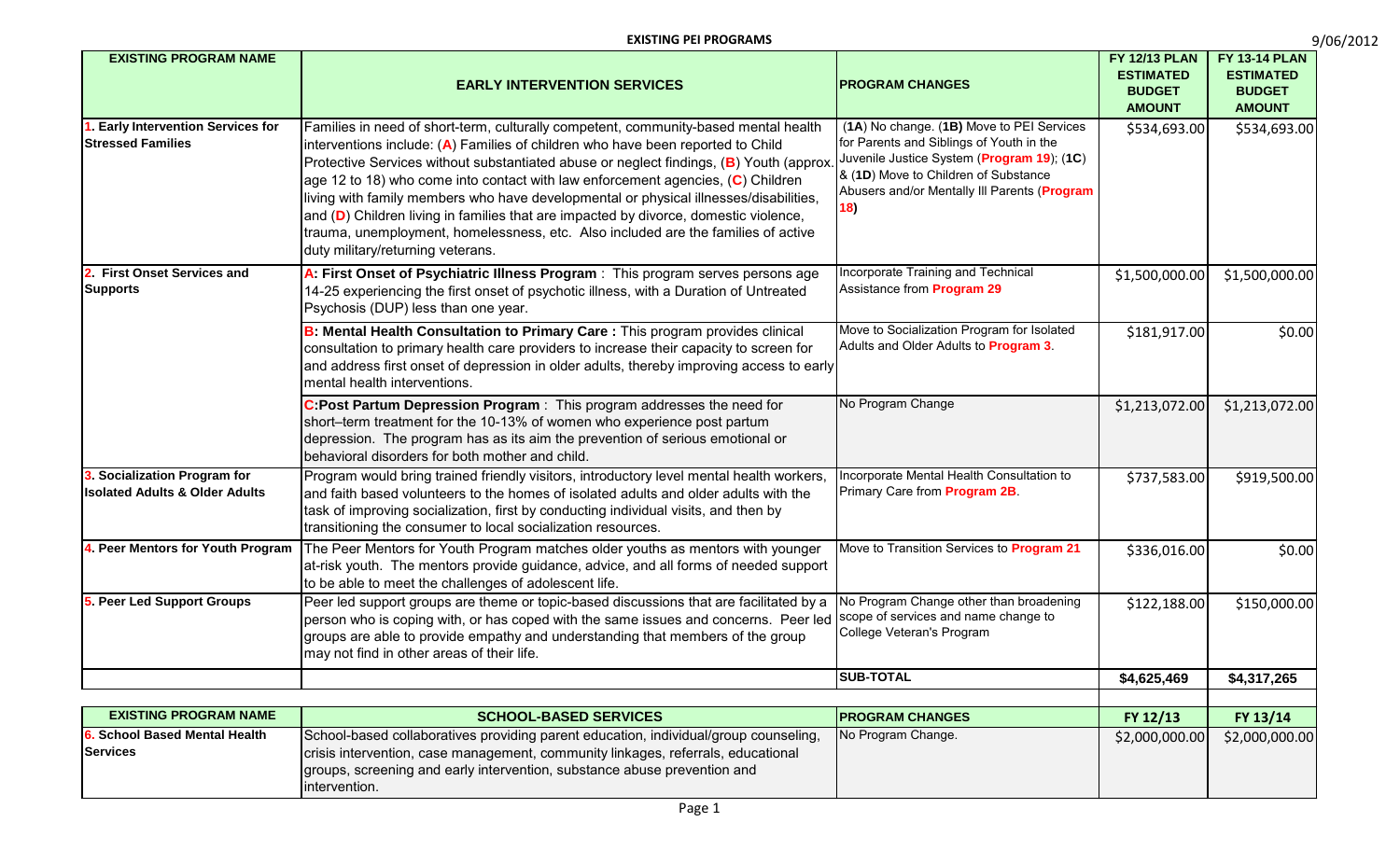|                                                              | <b>EXISTING PEI PROGRAMS</b>                                                                                                                                                                                                                                                                                                                                                                                                                       |                                                                                                                                                                                     |                | 9/06/2012      |
|--------------------------------------------------------------|----------------------------------------------------------------------------------------------------------------------------------------------------------------------------------------------------------------------------------------------------------------------------------------------------------------------------------------------------------------------------------------------------------------------------------------------------|-------------------------------------------------------------------------------------------------------------------------------------------------------------------------------------|----------------|----------------|
| and Supports                                                 | 7. Positive Behavioral Interventions  PBIS is a broad range of systemic and individualized strategies for achieving importan<br>social and learning outcomes while preventing problem behavior and emotional<br>distress. PBIS is implemented using a three-tiered, strategic approach.                                                                                                                                                            | No Program Change other than the program<br>description may be changed to a broader<br>scope rather than focusing on PBIS as an<br>evidence-based practice and remove brand<br>name | \$2,149,589.00 | \$2,149,589.00 |
| Violence Prevention Education                                | Examples of Violence Prevention Education include gang prevention education, safe<br>and healthy lifestyles, character education, reducing children's exposure to violence<br>(including domestic, dating and gun violence) media literacy, and skills in conflict<br>resolution.                                                                                                                                                                  | No Program Change.                                                                                                                                                                  | \$1,287,751.00 | \$1,287,751.00 |
| 9. School Readiness Program                                  | On-site comprehensive developmental / behavioral screenings, professional services,<br>early care and education/training, and consultation to identify children with<br>developmental/ behavioral concerns and to refer them for further assessment and<br>intervention.                                                                                                                                                                           | No Program Change.                                                                                                                                                                  | \$1,800,000.00 | \$1,800,000.00 |
|                                                              |                                                                                                                                                                                                                                                                                                                                                                                                                                                    | <b>SUB-TOTAL</b>                                                                                                                                                                    | \$7,237,340    | \$7,237,340    |
|                                                              |                                                                                                                                                                                                                                                                                                                                                                                                                                                    |                                                                                                                                                                                     |                |                |
| <b>EXISTING PROGRAM NAME</b><br>10. Information and Referral | <b>OUTREACH AND ENGAGEMENT SERVICES</b><br>This program will involve the development and dissemination of information regarding                                                                                                                                                                                                                                                                                                                    | <b>PROGRAM CHANGES</b><br>No Program Change.                                                                                                                                        | FY 12/13       | FY 13/14       |
| <b>Services</b>                                              | resources to target populations, and provides easy and immediate access, information<br>and referral assistance and culturally competent prevention and early intervention<br>services as needed.                                                                                                                                                                                                                                                  |                                                                                                                                                                                     | \$400,000.00   | \$400,000.00   |
| 11. PEI Outreach and Engagement<br><b>Services</b>           | Outreach and engagement provided to all PEI target populations by community<br>organizations (e.g., non-profits, schools, community agencies, health care providers,<br>shelters, first responders, judicial system, correctional system, etc.) who have<br>developed trust with the community and have contact with individuals/families who<br>require assistance in accessing prevention and/or early intervention services.                    | Incorporate Promotora Model from Program<br>16 as a tool.                                                                                                                           | \$3,308,330.00 | \$3,819,044.00 |
|                                                              |                                                                                                                                                                                                                                                                                                                                                                                                                                                    | <b>SUB-TOTAL</b>                                                                                                                                                                    | \$3,708,330    | \$4,219,044    |
| <b>EXISTING PROGRAM NAME</b>                                 | <b>PARENT EDUCATION AND SUPPORT SERVICES</b>                                                                                                                                                                                                                                                                                                                                                                                                       | <b>PROGRAM CHANGES</b>                                                                                                                                                              | FY 12/13       | FY 13/14       |
| 12. Family to Family Support                                 | Advocacy, technical assistance and ongoing support for families who may be in need<br>of Mental Health Services through a network of parent support groups throughout the<br>county for families of children with special needs. These families provide support and<br>share the knowledge they have gained through their experience navigating the system.                                                                                        | Regroup under Parent Education and Support<br>Services consisting of Programs 12,13,14 &<br>15 <sub>1</sub>                                                                         | \$302,516.00   | \$302,516.00   |
| 13. Parent Empowerment Program                               | Parent Empowerment Program (PEP) trains parents/guardians, educators, law<br>enforcement and others to meet the behavioral and academic needs of youth who are<br>self referred or referred by the Court, Probation or police.                                                                                                                                                                                                                     |                                                                                                                                                                                     | \$415,908.00   | \$415,908.00   |
| 14. Training Programs For Parents                            | The Parent Training Program targets families with children ages 0-12. The parenting<br>groups would target, at minimum, four age groups and address each group's needs<br>(e.g. based on developmental stages, family needs, etc.) and deliver prevention and<br>intervention skills via the evidence-based Community Parent Education (COPE)<br>model, which teaches parenting skills through interactive, small parent-led group<br>discussions. |                                                                                                                                                                                     | \$507,590.00   | \$507,590.00   |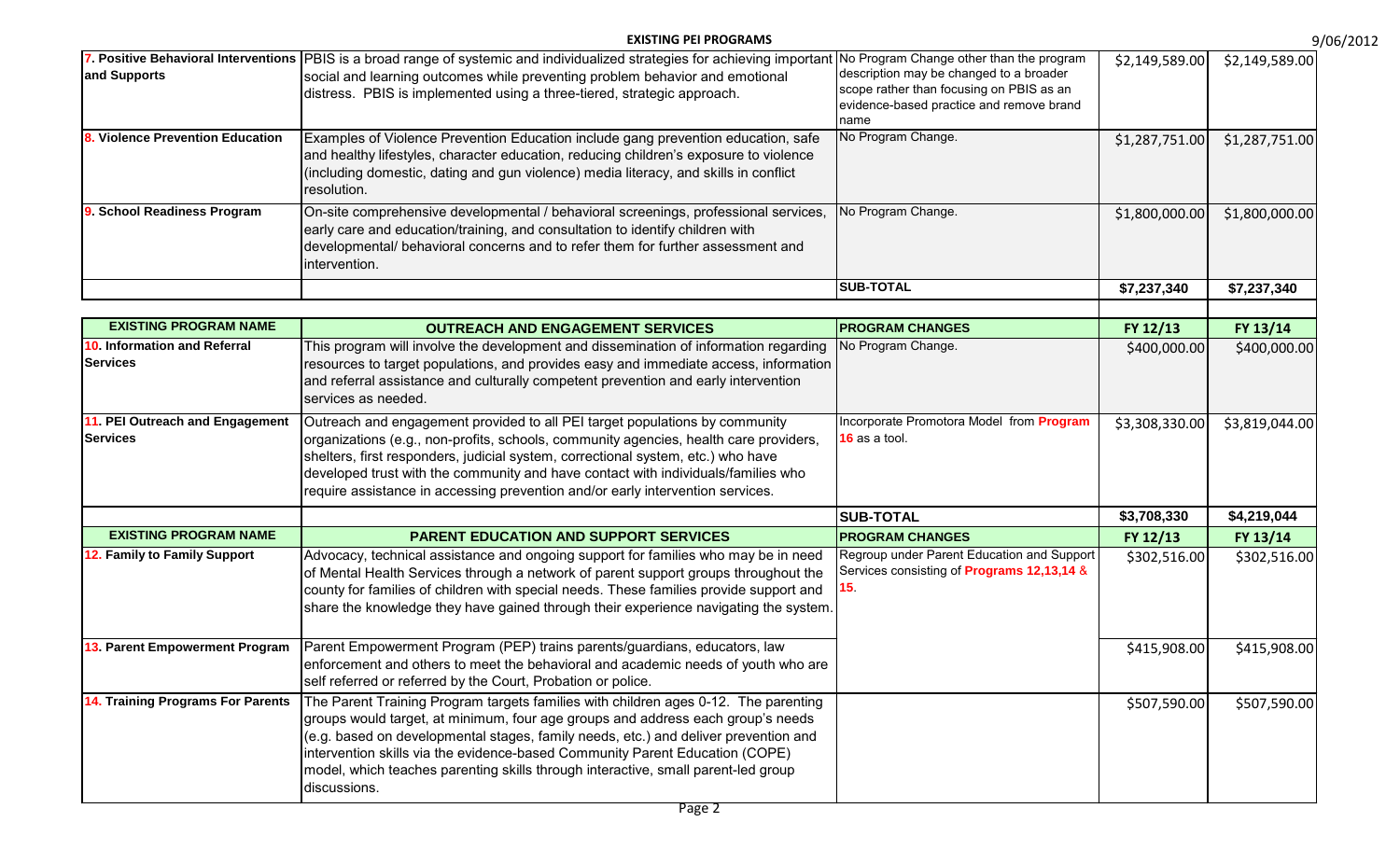| 15. Triple P- Continuum of Care<br><b>Parenting Services</b>                                   | A best practice parent education curriculum and parenting model that offers varying<br>interventions that include increasing community awareness of parenting resources,<br>primary health care intervention providing anticipatory developmental guidance, and<br>interventions for parents of children with mild, moderate or severe behavior difficulties.                                                                                                                           |                                                                                                                                                               | \$500,000.00 | \$500,000.00   |
|------------------------------------------------------------------------------------------------|-----------------------------------------------------------------------------------------------------------------------------------------------------------------------------------------------------------------------------------------------------------------------------------------------------------------------------------------------------------------------------------------------------------------------------------------------------------------------------------------|---------------------------------------------------------------------------------------------------------------------------------------------------------------|--------------|----------------|
| 16. Promotora Model- Community<br><b>Health Educators</b>                                      | The Promotora (or Health Promoter in English) Model uses a community educator<br>approach to educate and provide resources for communities, using trusted community Program 11.<br>members who are already entrenched in specific communities (Latino, API, OA, etc)<br>and who go into their communities to provide parents/caregivers (including other family<br>members such as grandparents) with parenting education and resources to assist at-<br>risk children and adolescents. | Move to Outreach and Engagement program,                                                                                                                      | \$510,714.00 | \$0.00         |
|                                                                                                |                                                                                                                                                                                                                                                                                                                                                                                                                                                                                         | <b>SUB-TOTAL</b>                                                                                                                                              | \$2,236,728  | \$1,726,014    |
| <b>EXISTING PROGRAM NAME</b>                                                                   | <b>PREVENTION SERVICES</b>                                                                                                                                                                                                                                                                                                                                                                                                                                                              | <b>PROGRAM CHANGES</b>                                                                                                                                        | FY 12/13     | FY 13/14       |
| 17. PEI Mental Health Consultants                                                              | Professional consultants providing technical assistance, program planning and training Regroup under Behavioral Health Response<br>to preschools, schools, health clinics child care and other organizations that are<br>looking to expand their behavioral health expertise through clinical and non-clinical<br>interventions.                                                                                                                                                        | Services consisting of Programs 17, 24, 26 &<br>27 <sub>1</sub>                                                                                               | \$400,000.00 | \$400,000.00   |
| 18. Children of Substance Abusers<br>and/or Mentally III Parents                               | One-on-one counseling and counselor-facilitated youth resiliency groups will help<br>these at-risk children reduce their risk factors and enhance their protective factors and<br>well being.                                                                                                                                                                                                                                                                                           | Incorporate Programs 1C & 1D from Early<br>Intervention Services for Stressed Families<br>and change the name to Children's Support<br>and Parenting Program. | \$943,618.00 | \$1,400,000.00 |
| 19. PEI Services for Parents and<br>Siblings of Youth in the Juvenile<br><b>Justice System</b> | Prevention and early intervention services for siblings addresses such issues as<br>academic performance, substance abuse, gang involvement, mental health and<br>behavioral problems in an effort to reinforce resiliency, positive social behaviors,<br>parenting skills and protective factors.                                                                                                                                                                                      | Incorporate Program 1B from Early<br>Intervention Services for Stressed Families.                                                                             | \$786,783.00 | \$1,000,000.00 |
| 20. Youth Development and<br><b>Resiliency Resources/Training</b>                              | Trained staff at community agencies and/or schools who promote youth strengths and<br>build youth connectedness to their school and community by providing opportunities<br>for at-risk youth to demonstrate and practice life skills (i.e. public speaking, letter<br>writing, facilitation, decision-making), development and delivery of activities that are<br>meaningful to them.                                                                                                  | Move into Transitions Services, Program 21                                                                                                                    | \$347,741.00 | \$0.00         |
| 21. Transition Services                                                                        | An array of support services designed to assist at-risk adolescents and young adults<br>experiencing some type of transition in their lives by providing them with linkages to<br>educational opportunities, extended case management, mentors, skill building<br>workshops, tutoring, emancipation, employment assistance, etc.                                                                                                                                                        | Incorporate Program 4 & 20                                                                                                                                    | \$231,479.00 | \$915,236.00   |
|                                                                                                |                                                                                                                                                                                                                                                                                                                                                                                                                                                                                         | <b>SUB-TOTAL</b>                                                                                                                                              | \$2,709,621  | \$3,715,236    |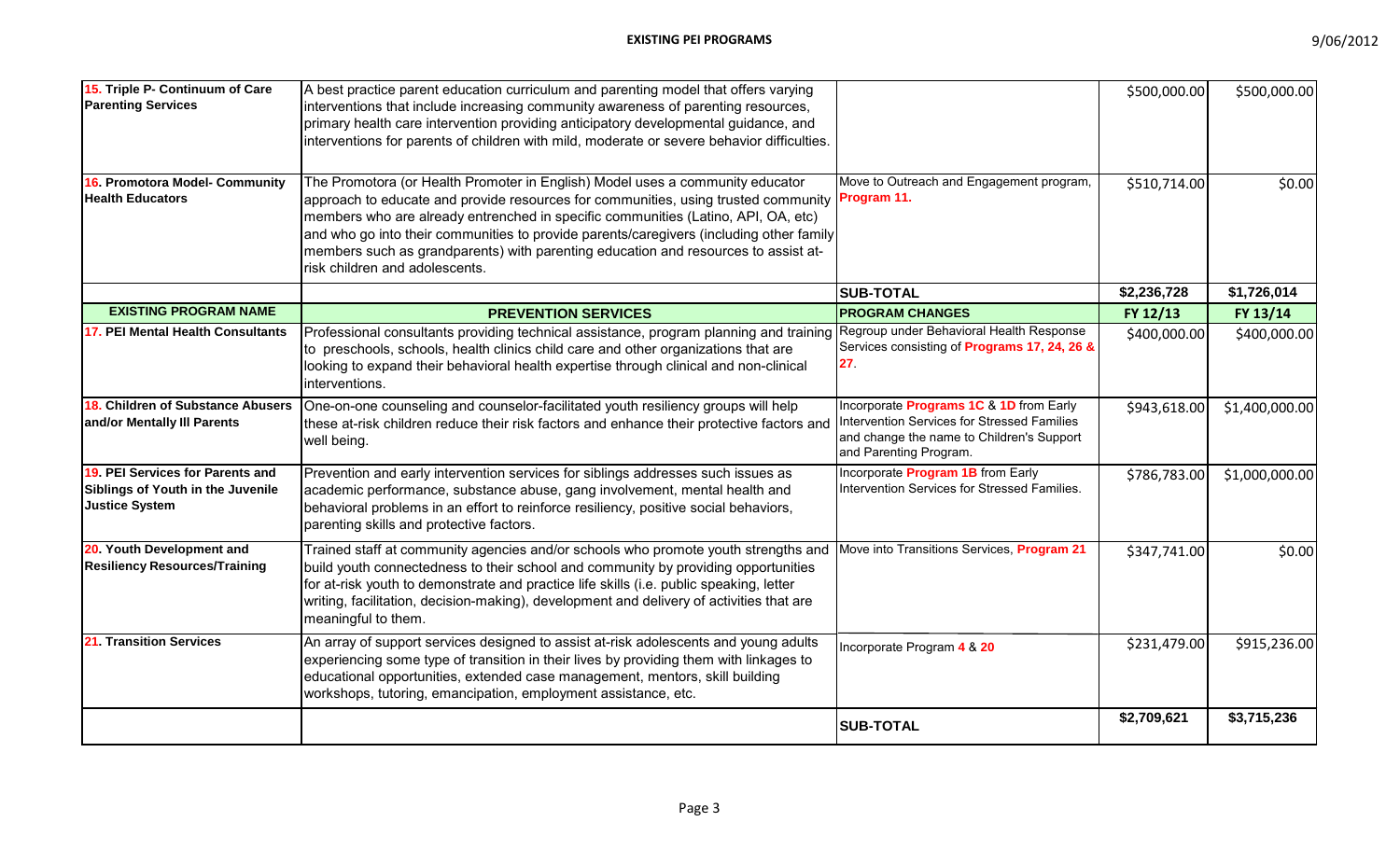| <b>EXISTING PROGRAM NAME</b>                       | <b>SCREENING AND ASSESSMENT SERVICES</b>                                                                                                                                                                                                                                                                                                                                                                                                                                                                                                                   | <b>IPROGRAM CHANGES</b>                                                                                                | FY 12/13     | FY 13/14     |
|----------------------------------------------------|------------------------------------------------------------------------------------------------------------------------------------------------------------------------------------------------------------------------------------------------------------------------------------------------------------------------------------------------------------------------------------------------------------------------------------------------------------------------------------------------------------------------------------------------------------|------------------------------------------------------------------------------------------------------------------------|--------------|--------------|
| 22. Screening Tools and Training                   | Simple assessment and screening tools and training provided to established<br>community based organizations to identify individuals who might warrant a referral for<br>further evaluation and/or mental health services.                                                                                                                                                                                                                                                                                                                                  | Regroup under Training, Assessment and<br>Coordination Services consisting of<br><b>Programs 22, 31 &amp; 32</b>       | \$290,425.00 | \$290,425.00 |
| 23. Professional Assessors                         | Integration of professional assessors into established community based program and<br>agency staffs to provide screening and assessment, consultation and linkage and<br>referral services.                                                                                                                                                                                                                                                                                                                                                                | No Program Change.                                                                                                     | \$536,136.00 | \$536,136.00 |
| 24. Mobile Assessment Team                         | Mobile assessment services available to community based organizations, health care<br>clinics and practitioners, and other locations throughout the County.                                                                                                                                                                                                                                                                                                                                                                                                | Regroup under Behavioral Health Response<br>Services consisiting of <b>Programs 17, 24, 26</b><br>& 27                 | \$346,552.00 | \$346,552.00 |
|                                                    |                                                                                                                                                                                                                                                                                                                                                                                                                                                                                                                                                            | <b>SUB-TOTAL</b>                                                                                                       | \$1,173,113  | \$1,173,113  |
| <b>EXISTING PROGRAM NAME</b>                       | <b>CRISIS AND REFERRAL SERVICES</b>                                                                                                                                                                                                                                                                                                                                                                                                                                                                                                                        | <b>PROGRAM CHANGES</b>                                                                                                 | FY 12/13     | FY 13/14     |
| 25. Crisis Prevention Hotline/Warm<br>Line Network | The Hotline provides immediate, confidential, and culturally competent, accredited<br>over-the-phone assistance to anyone seeking crisis and/or suicide prevention services<br>for themselves or someone they know. The Warm Line Network consists of non-<br>crisis, peer support telephone services for individuals and family members, and<br>provide confidential, culturally competent emotional support to teens, seniors, parents<br>and other populations with special needs.                                                                      | No Program Change other than separating<br>Crisis Prevention Hotline and Warm Line into<br>two individual programs.    | \$637,547.00 | \$637,547.00 |
| 26. Emergency/Crisis Response<br><b>Teams</b>      | Teams responding to critical incidents including but not limited to: suicide, disaster,<br>either natural or man-made, multiple casualty incidents, victims or witnesses to<br>violence or crime, and significant events involving children, families or known victims.<br>Services include pre-incident risk assessment, strategic planning, large and small<br>group crisis intervention, one-on-one crisis intervention, and follow up and referrals for<br>continuance of care as needed.                                                              | Regroup under Behavioral Health Response<br>Services consisting of <b>Programs 17, 24, 26 &amp;</b><br>27 <sub>1</sub> | \$500,000.00 | \$500,000.00 |
| 27. Law Enforcement Partnership                    | Expansion of the PERT partnerships to include prevention and early intervention<br>options to enhance the ability of County mental health and partnering law enforcement<br>agencies to identify individuals at risk of developing severe mental health problem<br>before a psychiatric crisis occurs. Services would be community-based and of short<br>duration, and would allow the teams to intervene and assist at-risk individuals and/or<br>families by providing needed resources, mental health counseling, referrals and follow-<br>up contacts. |                                                                                                                        | \$400,000.00 | \$400,000.00 |